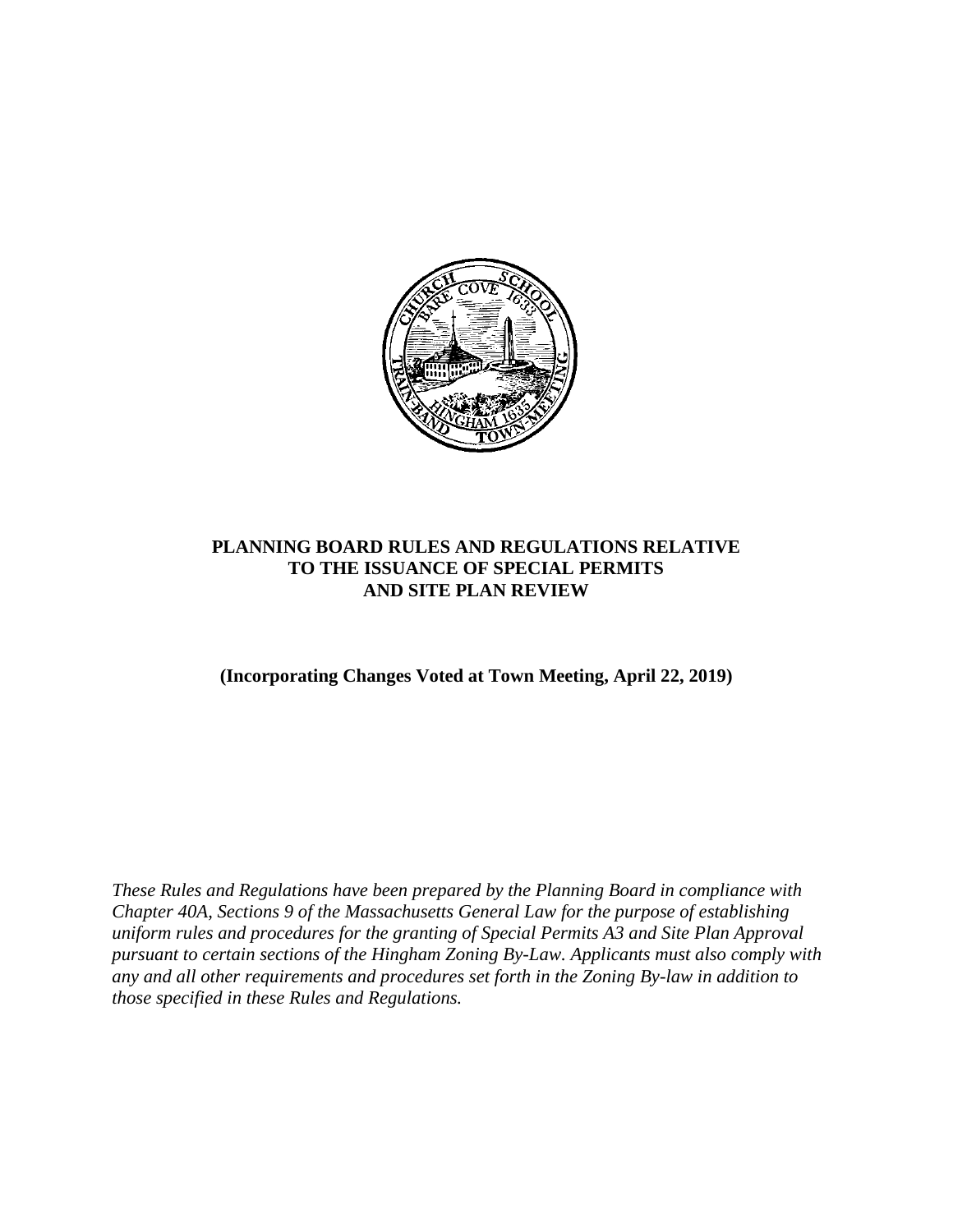#### **Table of Contents**

| <b>Special Permits A3</b>            |                |
|--------------------------------------|----------------|
| Types of Special Permit A3           | 3              |
| <b>Submittal Requirements</b>        | 3              |
| <b>Application Process</b>           | $\overline{4}$ |
| <b>Public Notice Requirements</b>    | $\overline{4}$ |
| The Hearing                          | 4              |
| <b>Quorum Requirement</b>            | 4              |
| The Decision                         | 5              |
| Filing and Distributing the Decision | 5              |
| Certification and Recording          | 5              |
| <b>Review Fees</b>                   | 5              |
| <b>Repetitive Petitions</b>          | 6              |
| <b>Site Plan Review</b>              |                |
| What is Site Plan Review?            | 7              |
| When is Site Plan Review required?   | 7              |
| <b>Application Process</b>           | 7              |
| <b>Submittal Requirements</b>        | 8              |
| <b>Public Notice</b>                 | 9              |
| Public Hearing and Board Action      | 9              |
| <b>Review Standards and Approval</b> | 9              |
| <b>Site Plan Review Conditions</b>   | 10             |
| Decision                             | 11             |
| <b>Technical Review Costs</b>        | 11             |
|                                      | 11             |
| Lapse                                |                |

Applications for the following are available on the Town of Hingham website, [www.hingham](http://www.hingham-ma.com/)[ma.com](http://www.hingham-ma.com/) and at the Planning Board office, 210 Central Street, Hingham, MA.

- Site Plan Approval in Association with a Special Permit A2
- Site Plan Approval in Association for an Application for a Building Permit
- Application for Special Permit A3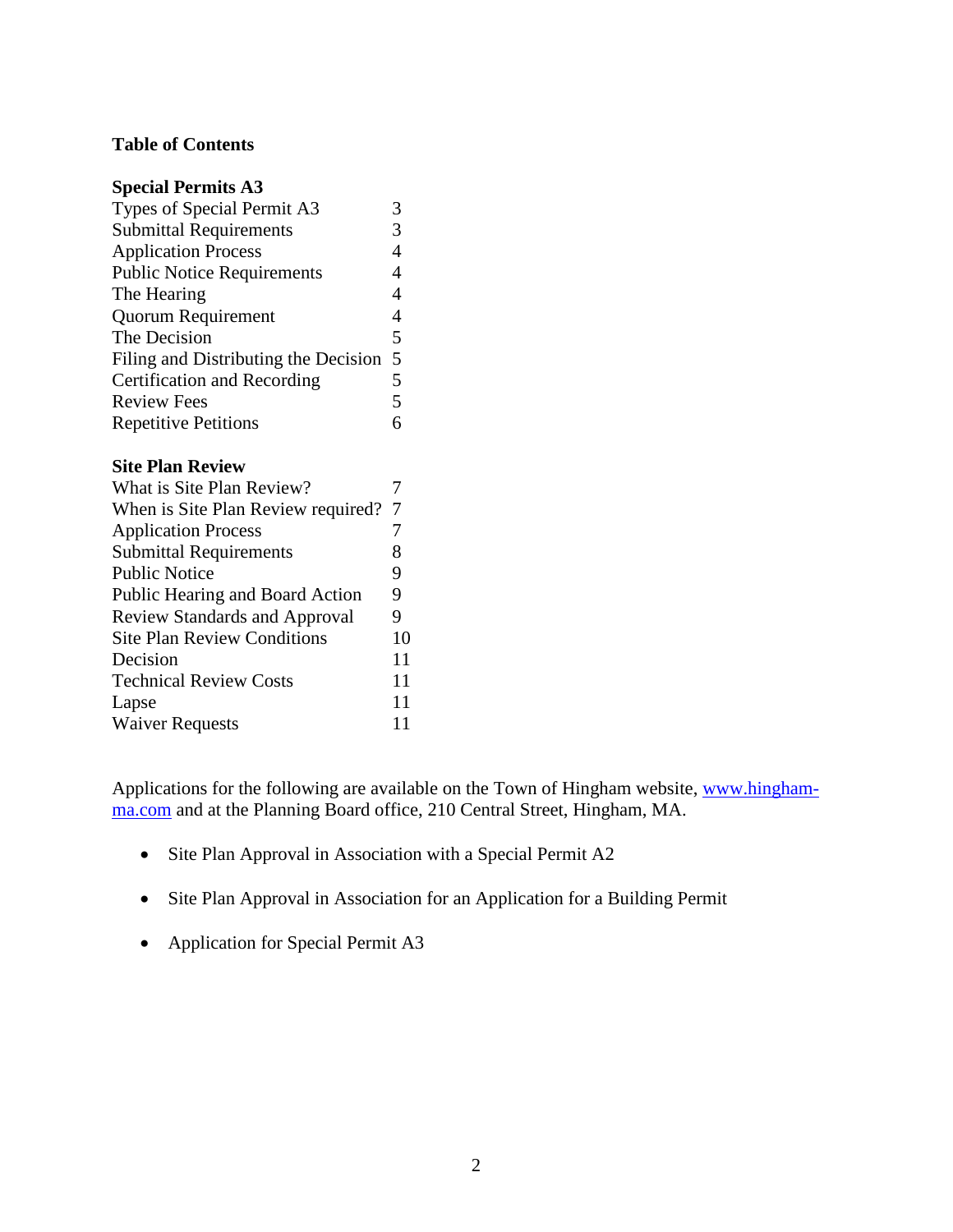# **SPECIAL PERMITS A3**

# **When is a Special Permit A3 Needed?**

Section I-J of the Hingham Zoning By-Law authorizes the Planning Board to serve as the Permit Granting Authority for all Special Permits A3. At this point, Special Permits A3 are issued by the Planning Board for the following:

# 1. Flexible Residential Developments

Please refer to Section IV-D of the Zoning By-Law for more information on the purpose and procedures for Flexible Residential Developments.

# 2. Relief from Off-Street Parking Requirements

Section V-A (1) of the Hingham Zoning By-Law states that "The Planning Board may grant a Special Permit A3 which provides relief from portions of these regulations if it finds that it is impractical to meet these standards and that a waiver of these regulations will not result in or worsen parking and traffic problems on the surrounding streets or adversely affect the value of abutting lands or buildings."

3. Parking Determinations

Section V-A (2) of the Hingham Zoning By-Law sets forth off-street parking requirements for most uses. For uses not specifically covered by the By-Law, parking requirements shall be determined by Special Permit A3 issued by the Planning Board.

4. Common Driveways

Section V-I of the Hingham Zoning By-Law states that Common driveways may be allowed by Special Permit A3 issued by the Planning Board.

# **Submittal Requirements for Special Permit A3 Applications**

- 1. Special Permit A3 Application Form (attached) Must be signed by the property owner and applicant or duly authorized agents.
- 2. Statement of Findings (attached) Must be signed by the property owner and applicants, or their duly authorized agent.
- 3. Deed or Land Court Certificate of Title or other evidence of the applicant's standing to seek the Special Permit. Easements, rights of way and other legal encumbrances mentioned in the Deed or Certificate should also be included.
- 4. Site Plan- Existing Conditions The latest recorded plan of the subject property or a plan of the land endorsed by a registered professional engineer or land surveyor. Include north arrow, scale, zoning district, lot dimensions and area, flood plain line, topography, street layout and paving, existing buildings and other improvements.
- 5. Site Plan -Proposed Conditions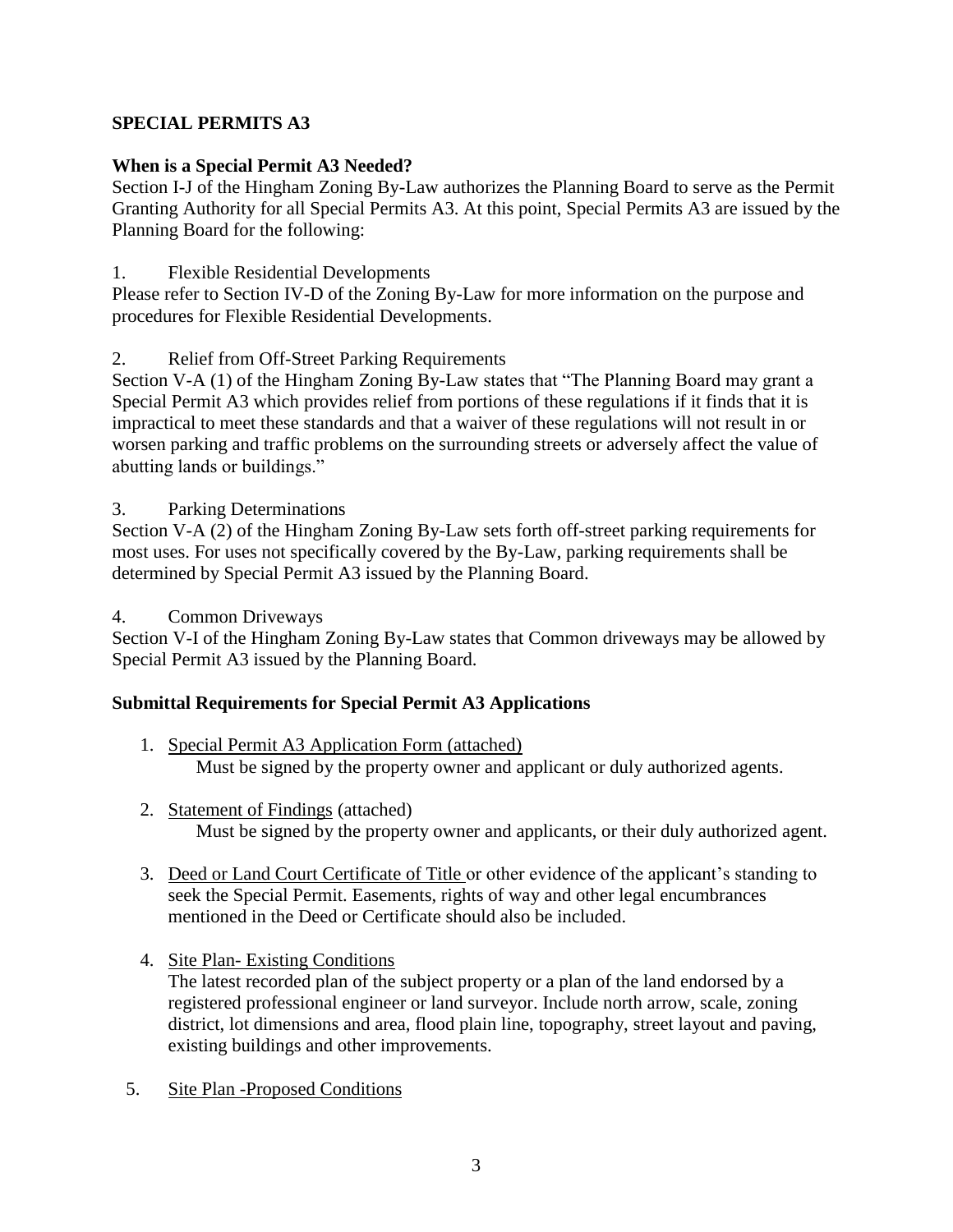Show all proposed modifications to the site including location of new buildings, structures, roadways, entrances and egresses, and parking areas. Include north arrow, scale, zoning district, lot dimensions and area, flood plain line, topography, street layout and paving, existing buildings and other improvements. Plans shall be signed by a registered professional engineer, landscape architect or architect licensed in Massachusetts.

- 6. Additional Submittal Requirements for **Flexible Residential Developments** Additional submittal requirements for applications for Flexible Residential Developments are outlined in Section IV 5 (a) of the Hingham Zoning By-Law.
- 7. Certified List of Abutters The applicant must prepare a list of abutters, as defined in M.G.L. ch. 40A Section 11, for certification by the Board of Assessors.

8.Filing Fee for Special Permit A3 Parking: \$500.00 9.Filing Fee for Special Permit A3 Flexible Residential Development: \$2000.00

#### **Application Process**

For all Special Permits A-3, the applicant shall file one copy of the complete application with the Town Clerk, and one original and seven copies of all application material to the Planning Board.

For Special Permit A3-Flexible Residential Development, please refer to the additional application requirements outlined in Section IV-D (5) a, b and c. Additional duplicate copies of the complete application may be requested as directed by the Town Planner.

#### **Public Notice Requirements**

The Planning staff will assist you with your public notice requirements. Public Notice relative to Special Permits A3 will be done in accordance with the public notice requirements outlined in Chapter 40A Section 11. This means that all parties in interest (abutters, owners of land directly opposite on any public or private street or way, and abutters to the abutters within 300 feet of the property line of the petitioner as they appear on the most recent applicable tax list, and the planning board of every abutting city and town) will be notified of the hearing, and a notice will appear in the local newspaper at least two weeks prior to the hearing date.

#### **The Hearing**

The Planning Board shall hold a public hearing on the application, as provided in Massachusetts General Laws, within 65 days of the filing of a complete application. In general, applications are heard within 30 days of filing with the Board if the application is complete and in order. Depending on the complexity of the project the hearing could be continued over several weeks, though many are completed in one night. The hearing will be closed when the Board has determined that it has gathered sufficient information to render a decision. At that time the Board will vote to close the hearing. The Board is not required, however, to vote on the application before the close of the hearing, and may decide the matter at a later, regularly posted meeting.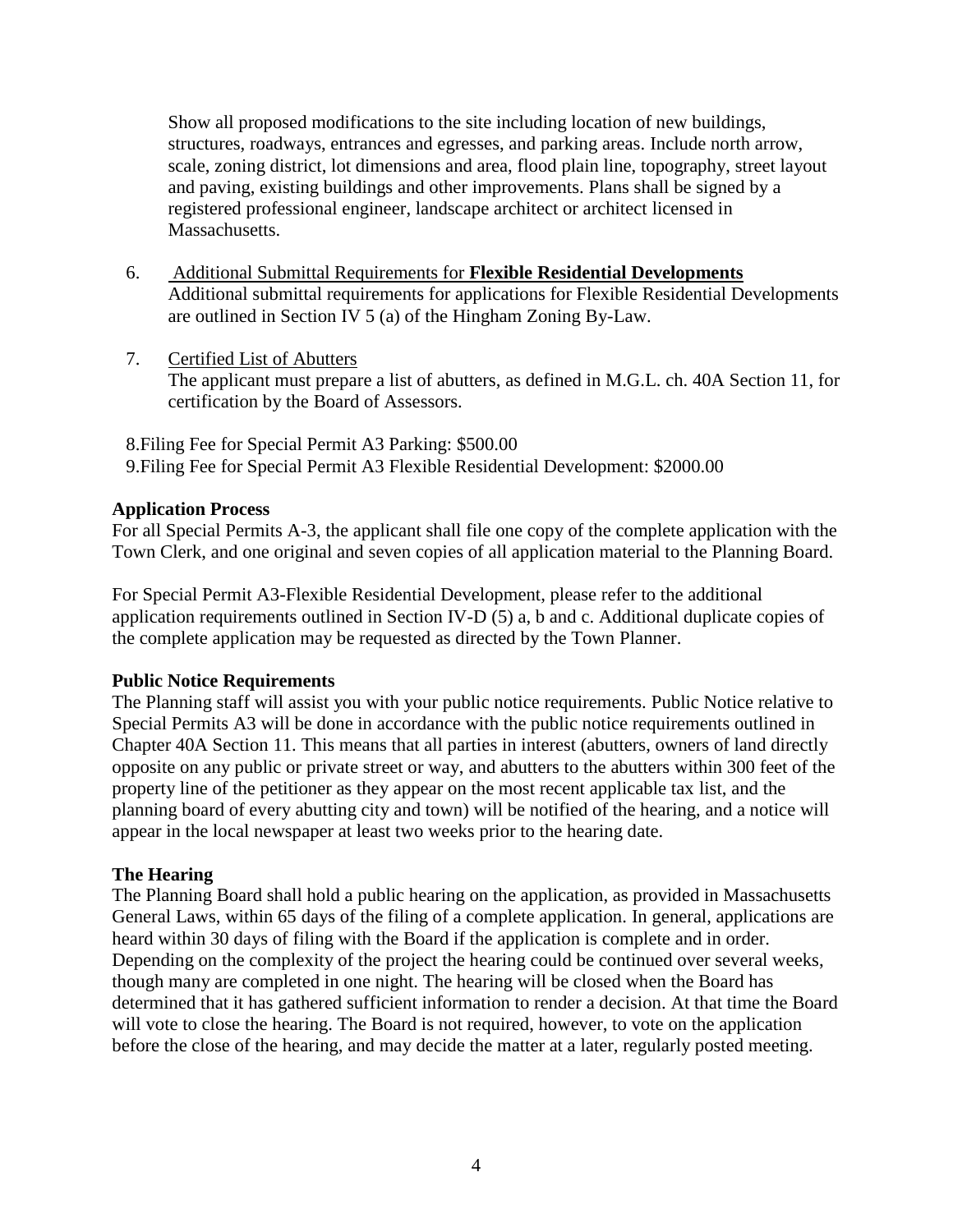#### **Voting Requirement**

In the case of a five member board such as the Hingham Planning Board, M.G.L. Ch. 40A Section 9 requires a vote of four out of five members to grant a Special Permit. The members constituting the quorum must be present at each session of the hearing in order to render a proper decision. If the Board lacks a quorum at a scheduled hearing, the Chairman shall continue the hearing to a specific date, time and location. If the Board has only the bare minimum to make the quorum, the applicant may request a continuation of the hearing at a time when the additional member will be present.

#### **The Decision**

All decisions shall be made in writing. The written decision shall contain the following:

- 1. The date the decision was rendered;
- 2. The name of the appellant, petitioner or applicant;
- 3. The name and address of the owner, if different from the appellant, petitioner or applicant;
- 4. The time, date and place of the public hearing;
- 5. A statement that the hearing was duly held;
- 6. Description of relief or action sought;
- 7. A statement that the Special Permit was granted, in whole or in part, and a statement describing the terms of the Special Permit and any conditions imposed;
- 8. A statement of the basis for the decision, with Specific reference to Chapter 40A of the Massachusetts General Laws and/or the Zoning By-Law.

In addition to the foregoing, the written decision may include a brief account of the testimony and evidence presented. All decisions must be signed by at least one member of the Board who heard and voted on the application in question.

#### **Filing and Distributing the Decision**

The Planning Board must file a written decision with the Town Clerk within 90 days after the close of the public hearing. A copy of the decision must be filed, forthwith, to the owner, applicant or designated agent. Written notice of the decision shall be provided to parties in interest and to every person present at the hearing who requested a final copy of the decision and provide an address to which it should be sent. Each notice shall specify that appeals, if any, shall be made pursuant to M.G.L ch. 40A Section 17, and must be filed within twenty days after the written decision is filed with the Town Clerk.

#### **Town Clerk Certification and Recording**

After twenty days have elapsed from the date a decision is filed, the applicant may ask the Town Clerk to certify on a copy of the decision that no appeal has been filed or that if such appeal has been filed, that it has been dismissed or denied. Any relief granted shall not take effect until a certified copy of the decision, with plans if necessary, has been recorded in the Plymouth County Registry of deeds, is indexed in the grantor index under the name of the owner of record, or is recorded and noted on the owner's certificate of title. It is the responsibility of the owner or the appellant to make and pay the fee for such recording or registering. The Building Commissioner shall not issue a building permit until proof of recording is presented.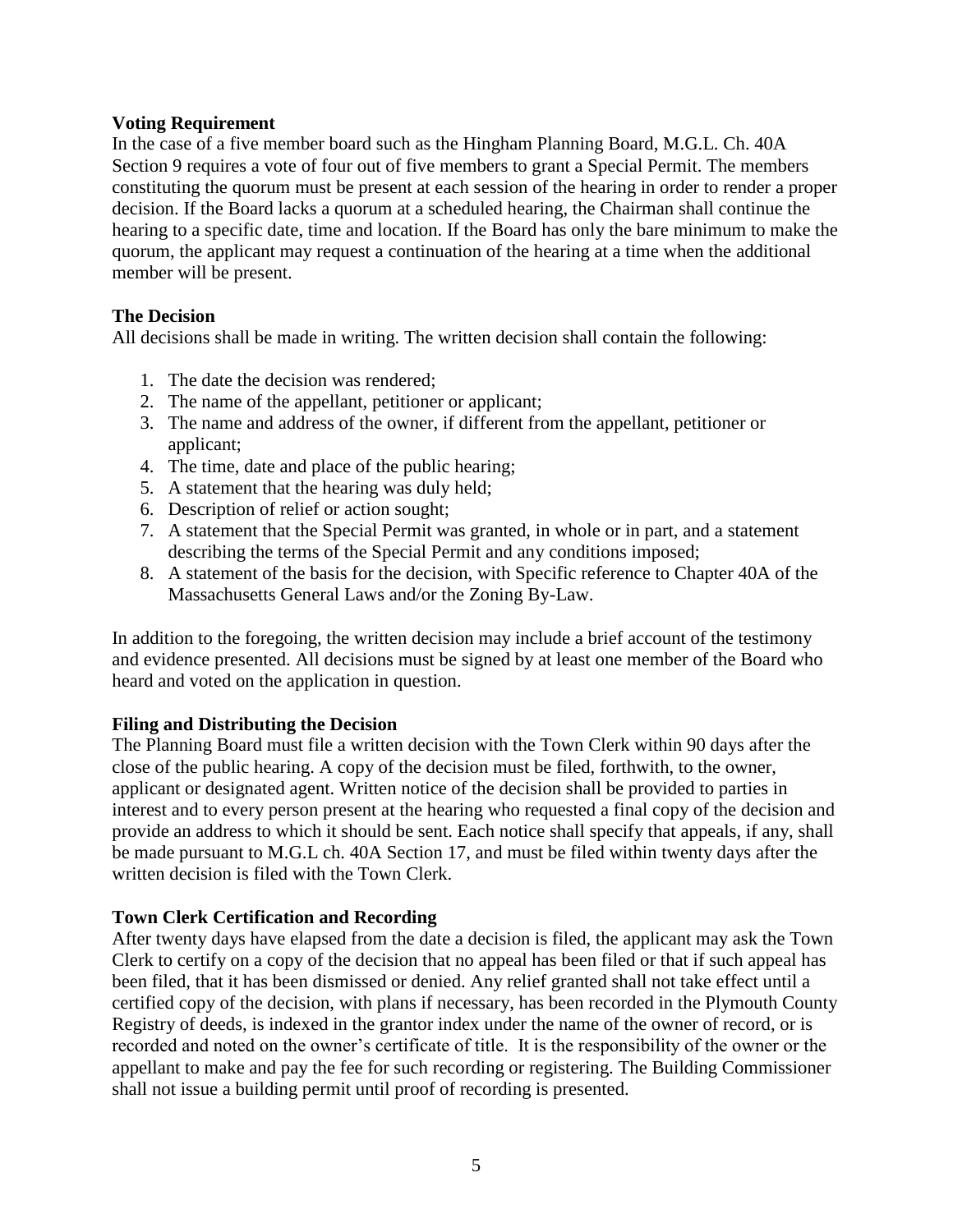# **Review Fees**

All applications for Special Permits A3 may, at the discretion of the Planning Board, be submitted to professional consultants for independent review at the applicant's expense. As specified in "Site Plan Review-Costs" Section I-I, 2 of the Zoning By-Law of the Town of Hingham, the cost for which the applicant is responsible shall not exceed the greater of \$10,000 or one percent of the total cost of the project. Such project review fees will be collected, disbursed and, if necessary, returned to the applicant in accordance with the terms of M.G.L Section 53G.

#### **Repetitive Petitions**

In accordance with Mass General Law Chapter 40A, Section 16, no Special Permit A3 which has been unfavorably acted upon by the Planning Board shall be acted favorably upon within two years after the date of final unfavorable action unless the Planning Board finds "specific and material changes" in the conditions upon which the previous unfavorable action was based, and unless all but one of the Planning Board members consents thereto.

Procedural Requirements for Repetitive Petitions

- 1. The Planning Board must provide notice to parties in interest of the "proceedings at which its "consent" will be considered.
- 2. All but one of the Planning Board members must vote to give consent for the application to proceed.
- 5. The Planning Board must review the application and find that "specific and material changes" have occurred in the conditions on which the unfavorable decision was based.
- 6. The Planning Board must describe such changes in the record of its proceedings.

A3 Process Summary

- Applicant submits completed A3 application to Town Clerk and Planning Board
- Notify "parties of interest" and post legal ad
- Hearing within 65 days
- Decision written and filed with Town Clerk within 90 days after close of hearing
- Immediately after filing with Town Clerk-
	- Provide a copy of the decision to the applicant
	- Provide notice of the decision to "parties in interest"
	- including final date of appeal period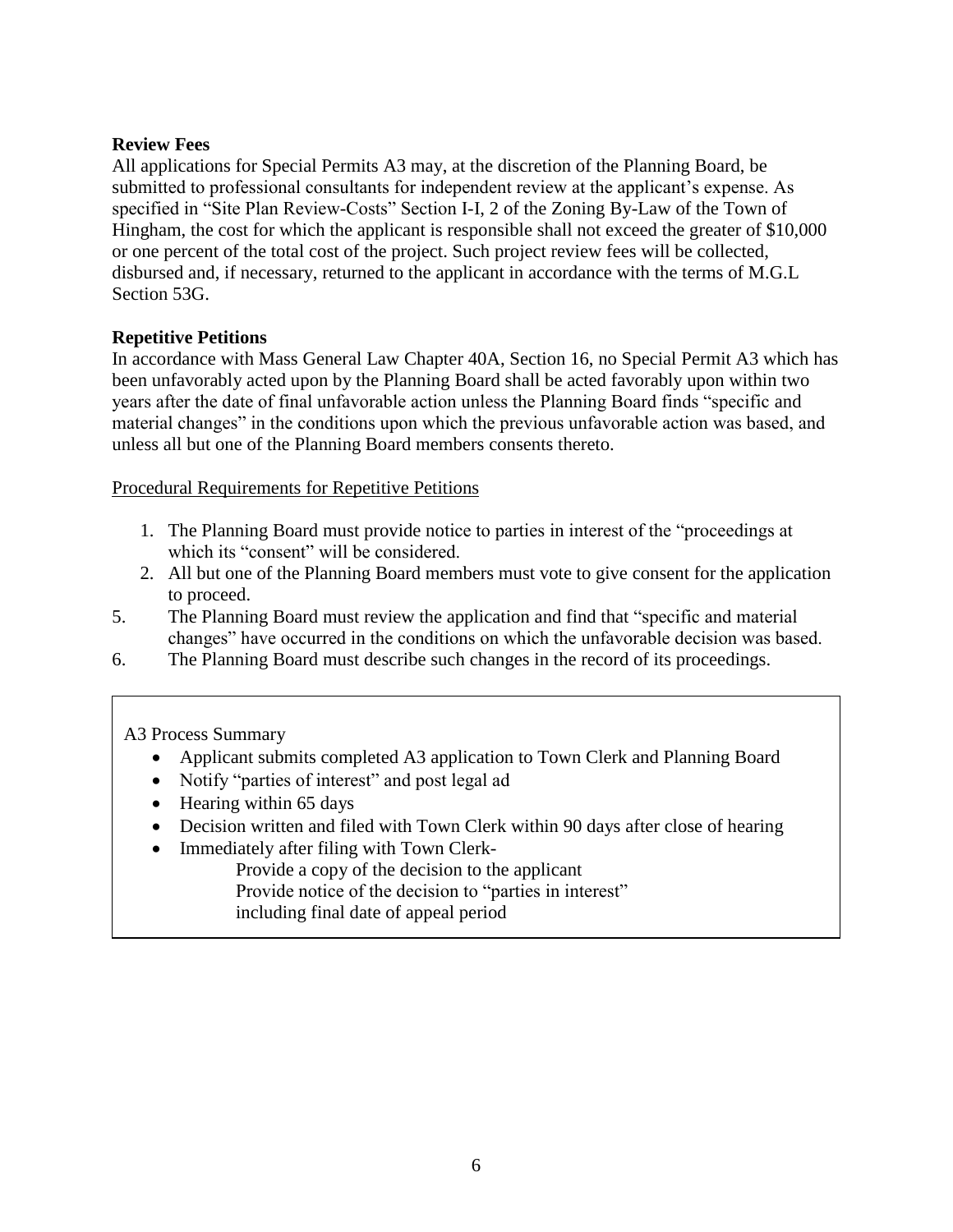# **SITE PLAN REVIEW**

#### **What is Site Plan Review?**

Site Plan Review is defined in the Hingham Zoning By-law as "a comprehensive procedure to review development projects to ensure compliance with the provisions of the Zoning By-Law, to minimize adverse impacts of such development, and to promote development, which is harmonious with surrounding areas."

#### **When is Site Plan Review required?**

#### 1. Site Plan Review for Projects which Require Special Permit A2 from ZBA

Site Plan Review by the Planning Board is required for all projects that require a Special Permits A2 from the Zoning Board of Appeals. These can be identified by looking at the Schedule of Permitted Uses at Section III-A of the Zoning By-Law. The Board of Appeals shall not make a decision on a Special Permit A2 application until it has received the Planning Board's site plan review decision, or until the Planning Board's review period (including any extensions thereto) has expired without any action by the Planning Board.

2. Site Plan Review in Association with the Issuance of a Building Permit

Site Plan Review is required for all **building permit** applications subject to Special Requirement 6 of Section IV-B of the Zoning By-law. These include:

- a. all non-residential projects which are estimated to cost \$20,000 or more;
- b. all projects which 1) create a land disturbance or an alteration of drainage patterns over an area greater than 20,000 square feet; or 2) create a land disturbance of more than 2500 square feet in areas with slopes greater than 10% (see exemptions at Section IV-B (6) b of the Zoning By-law)

# **Application Process**

#### Pre-Application Meeting

For all projects requiring Site Plan Review, applicants are encouraged to contact the Town Planner for an informal consultation about the project prior to submittal. Applicants may also submit a pre-application sketch of the proposed project for review by the Planning Board at a regularly scheduled meeting.

Application Procedures for Site Plan Review in Association with a Special Permit A2. Applications for a Special Permit A2, or any modifications of a Special Permit A2, and Site Plan Review shall be filed with the Zoning Board of Appeals and Planning Board simultaneously. The A2/Site Plan application form is available at the office of the Planning Board or the Zoning Board of Appeals.

When completed, the applicant should consult with the Zoning Administrator to determine exactly how many copies of the application are needed. At a minimum, the following number of copies shall be provided: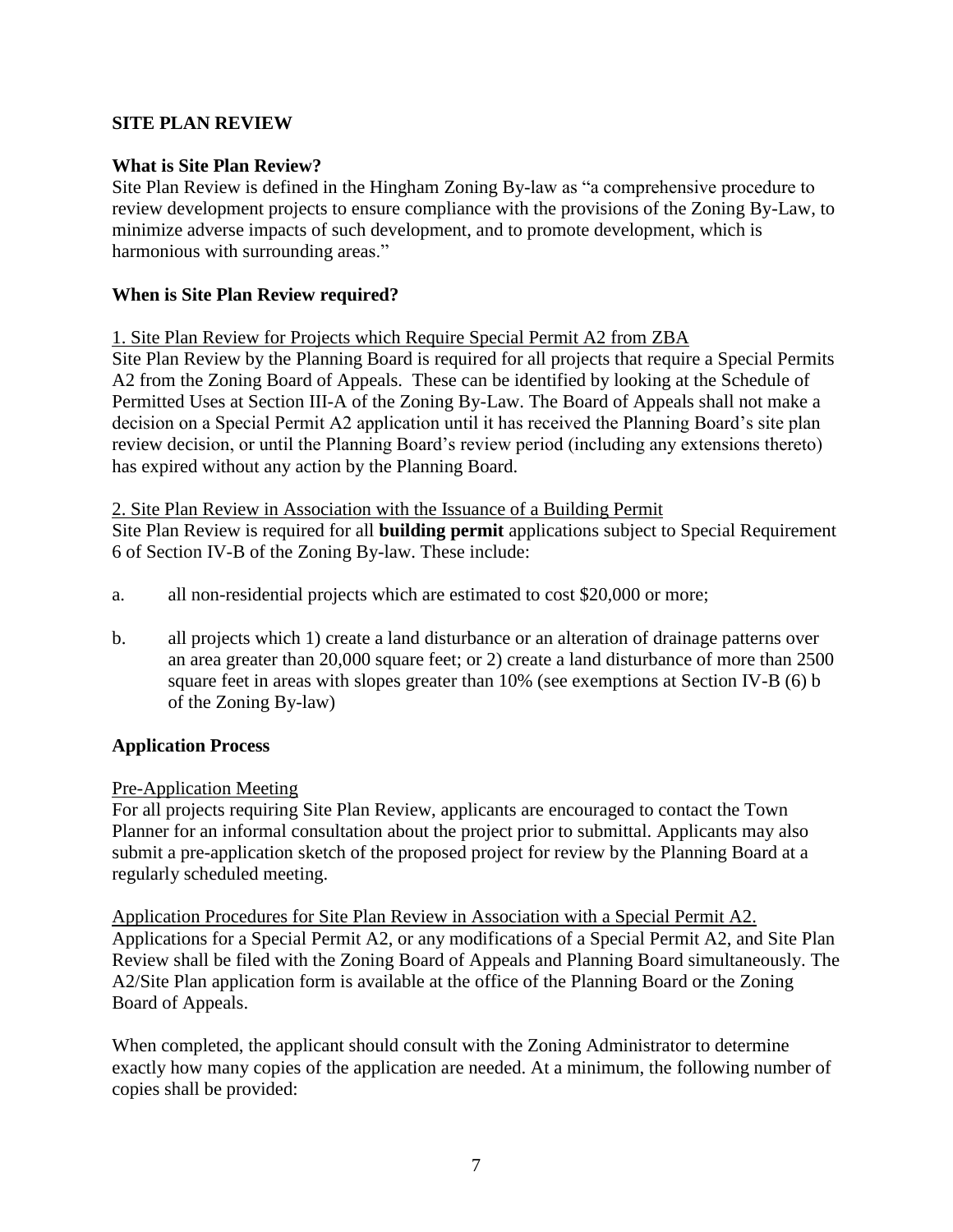- One copy shall be filed with the Town Clerk
- Four copies shall be filed with the Zoning Board of Appeals, along with additional copies for distribution to the Board of Health, Building Commissioner, Conservation Commission, Department of Public Works, Fire Department and Police Department, and other applicable departments, boards and committees as determined by the Zoning Administrator.
- Seven (7) copies shall be filed with the Planning Board, except that only two copies of the drainage report is required, and, an electronic copy of the application materials shall also be provided.

## Application Procedures for Site Plan Review in association with the issuance of a Building Permit.

Applications for Site Plan Review in Association with the Issuance of a Building Permit (attached) are available at the Office of the Planning Board. When completed, the applicant shall provide seven (7) hard copies and an electronic file to the Planning Board for review, except that only two hardcopies of the drainage report are required. The Applicant shall at the same time also submit a copy of the application and request for advisory review and comments to each of the following: Board of Health, Building Commissioner, Conservation Commission, Department of Public Works, Fire Department and Police Department.

#### **Submittal Requirements**

Each application for a Site Plan Approval shall include the following information prepared by qualified registered professionals, either shown on wet-stamped and signed plans or other supporting documentation:

a. locus plan; diagram and statement of the ownership, area, dimensions, boundaries and principal elevations of the subject property; location of structures within 100 feet of property line;

b. scaled and dimensioned plan of the location and footprint of existing and proposed buildings and structures; if applicable, building elevations and floor layouts;

c. if applicable, plan showing proposed circulation of traffic within the development and in all adjacent public ways; dimensioned plan of loading and parking areas, aisles and driveways; plan with detail sheets if appropriate, profile and representative cross sections of proposed driveways and parking areas;

d. analysis of compliance with all relevant dimensional provisions of this By-Law;

e. detailed information on utilities, landscaping, refuse storage and removal;

f. grading plan, estimated net import/export of material, drainage analysis, and traffic analysis, as applicable;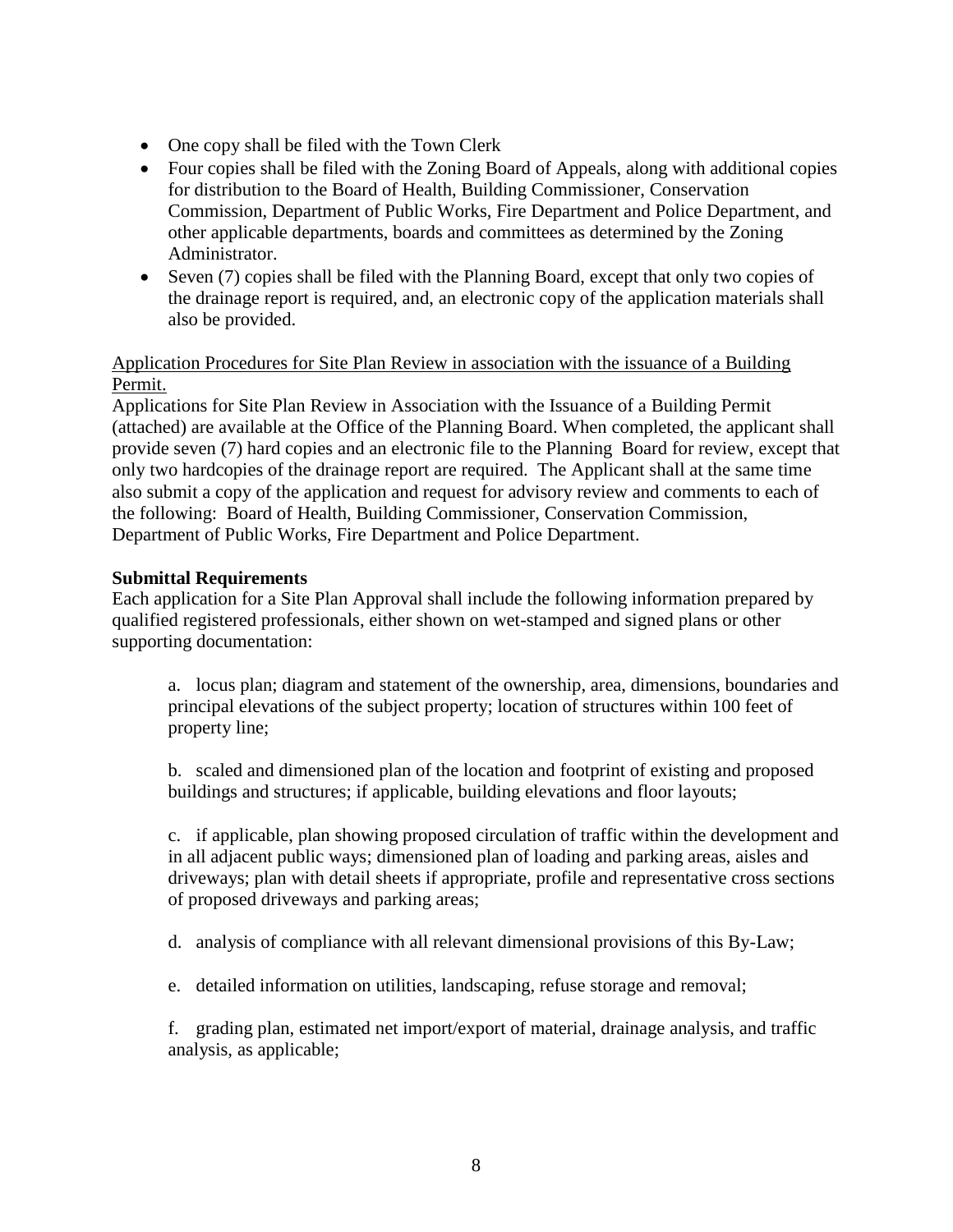g. analysis of the capacity of Town soils, water supply, ways and services to absorb the impact of the proposed development;

h. analysis of compliance of the construction activities and the proposed project, including the extent the project incorporates low impact design and green infrastructure solutions, with the most current versions of the Massachusetts Department of Environmental Protection Stormwater Management Policy and Standards including (i) the Massachusetts Stormwater Handbook, (ii) Massachusetts Erosion Sediment and Control Guidelines, and (iii) if applicable, additional requirements under the Town of Hingham MS4 Permit for projects that disturb more than one acre and discharge to the Town's municipal stormwater system;

i. Site Lighting Plan showing the location, height, photometric, orientation, and specifications for all outdoor site lighting, including information on the intensity and range of illumination for each source of light proposed.

j. an erosion control plan and an Operations and Management Plan for both the construction activities and ongoing post-construction maintenance and reporting requirements; and

k. such other materials necessary to enable Town boards to make a positive determination on the proposed development.

#### **Public Notice**

Notice of a site plan review hearing in connection with any application also requiring a Special Permit A2 from the Board of Appeals shall be given in accordance with M.G.L. c. 40A, s 11. This means that all parties in interest (abutters, owners of land directly opposite on any public or private street or way, and abutters to the abutters within 300 feet of the property line of the petitioner as they appear on the most recent applicable tax list, and the planning board of every abutting city and town) will be notified of the hearing, and a notice will appear in the local newspaper. Site Plan Review in association with the issuance of a building permit shall only occur at regularly scheduled and posted meetings of the Planning Board. Notice to individual abutters and in the newspaper is not required.

#### **Public Hearing and Board Action**

The Planning Board shall review and act upon the site plan, with such conditions as may be deemed appropriate, and notify the applicant of its decision. The decision of the Planning Board shall require an affirmative vote of three members and shall be in writing. If public notice is required, the Planning Board shall act within seventy-five (75) days of its receipt of the Site Plan Review application, provided that, if the Planning Board or its review consultants have requested (no later than forty (40) days after receipt of the application) additional information or submittals from the applicant, such supplemental information shall be delivered no later than sixty (60) days after receipt of the application. If such additional information is not received by such sixtieth day, the Planning Board may extend its period of review until the date that is fifteen (15) days after receipt of all such supplemental information from the applicant.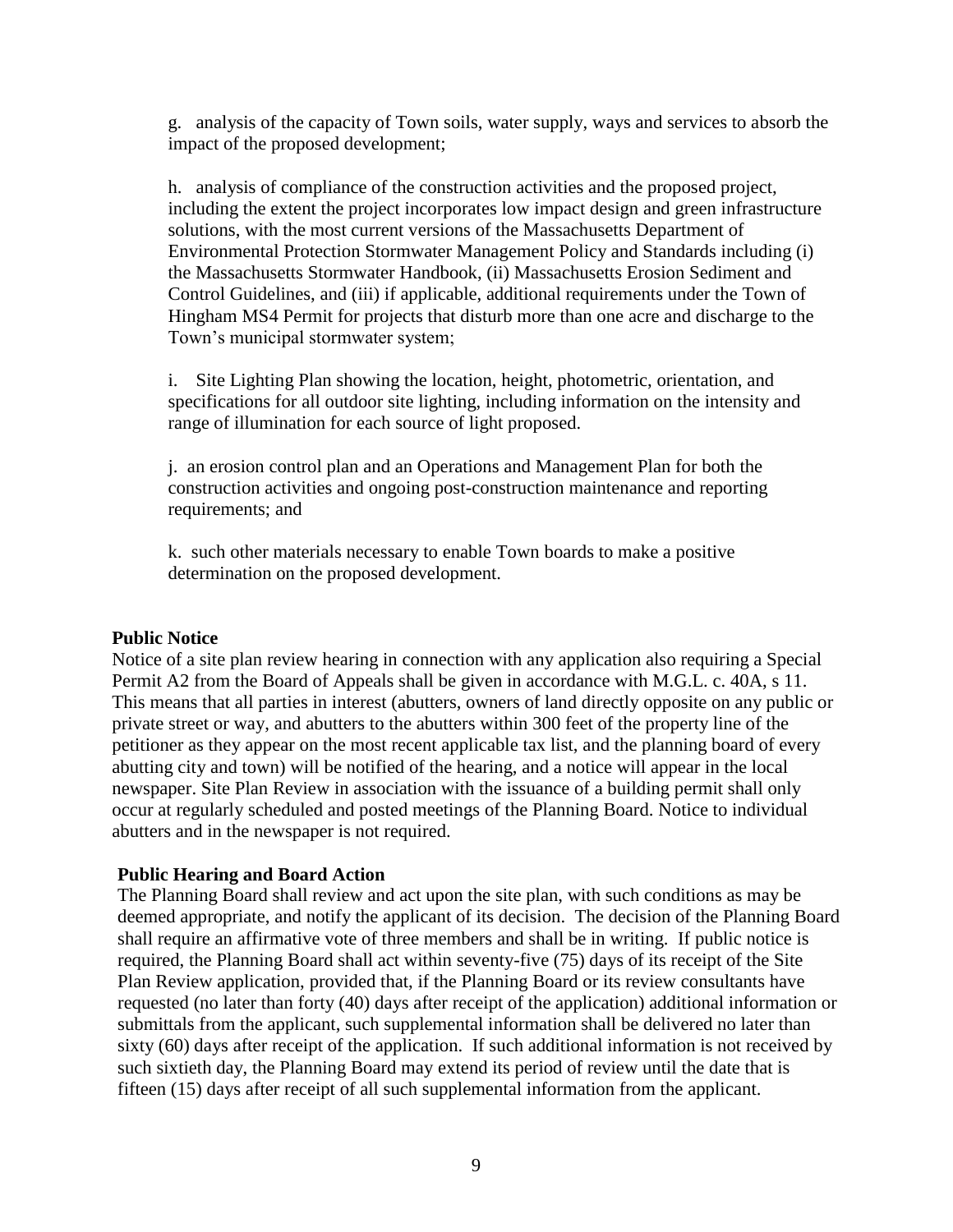If public notice is not required, the Planning Board shall act within forty-five (45) days of its receipt of the Site Plan Review application, provided that, if supplemental information requested by the Planning Board or its review consultants (no later than twenty days after receipt of the application) is not delivered to the Planning Board by the thirtieth day after receipt of the application, the Planning Board may extend its period of review until the date that is fifteen (15) days after receipt of all such supplemental information from the applicant. The foregoing timeframes do not preclude the Planning Board from requiring (after such fortieth or twentieth date, as applicable) submission of supplemental information not previously requested.

#### **Site Plan Review Standards and Approval**

In reviewing each such application the Planning Board shall study the site plan with reference to the health, safety and welfare of the prospective occupants, the occupants of neighboring properties, and users of the adjoining streets or highways, and the welfare of the Town generally, including its amenities. The Planning Board may impose reasonable conditions at the expense of the applicant, including performance guarantees, to promote these objectives.

The Planning Board shall limit the proposed development so that its impact on each of the municipal services, ways, utilities and other resources does not exceed its existing design capacity. This limitation shall be imposed upon the proposed development regardless of the intensity of development otherwise permitted by this Zoning By-Law.

In conducting a site plan review, the Planning Board shall consider the following:

a. protection of abutting properties against detrimental uses by provision for surface water drainage, fire hydrant locations, sound and site buffers, and preservation of views, light and air, and protection of abutting properties from negative impacts from artificial outdoor site lighting.

b. convenience and safety of vehicular and pedestrian movement within the site and on adjacent streets; the location of driveway openings in relation to traffic or to adjacent streets, taking account of grades, sight distances and distances between such driveway entrances, exits and the nearest existing street or highway intersections; sufficiency of access for service, utility and emergency vehicles;

c. adequacy of the arrangement of parking, loading spaces and traffic patterns in relation to the proposed uses of the premises; compliance with the off-street parking requirements of this By-Law;

d. adequacy of open space and setbacks, including adequacy of landscaping of such areas;

e. adequacy of the methods of disposal of refuse and other wastes during construction and resulting from the uses permitted on the site including, but not limited to, discarded building materials, concrete truck wash out, chemicals, litter and sanitary wastes;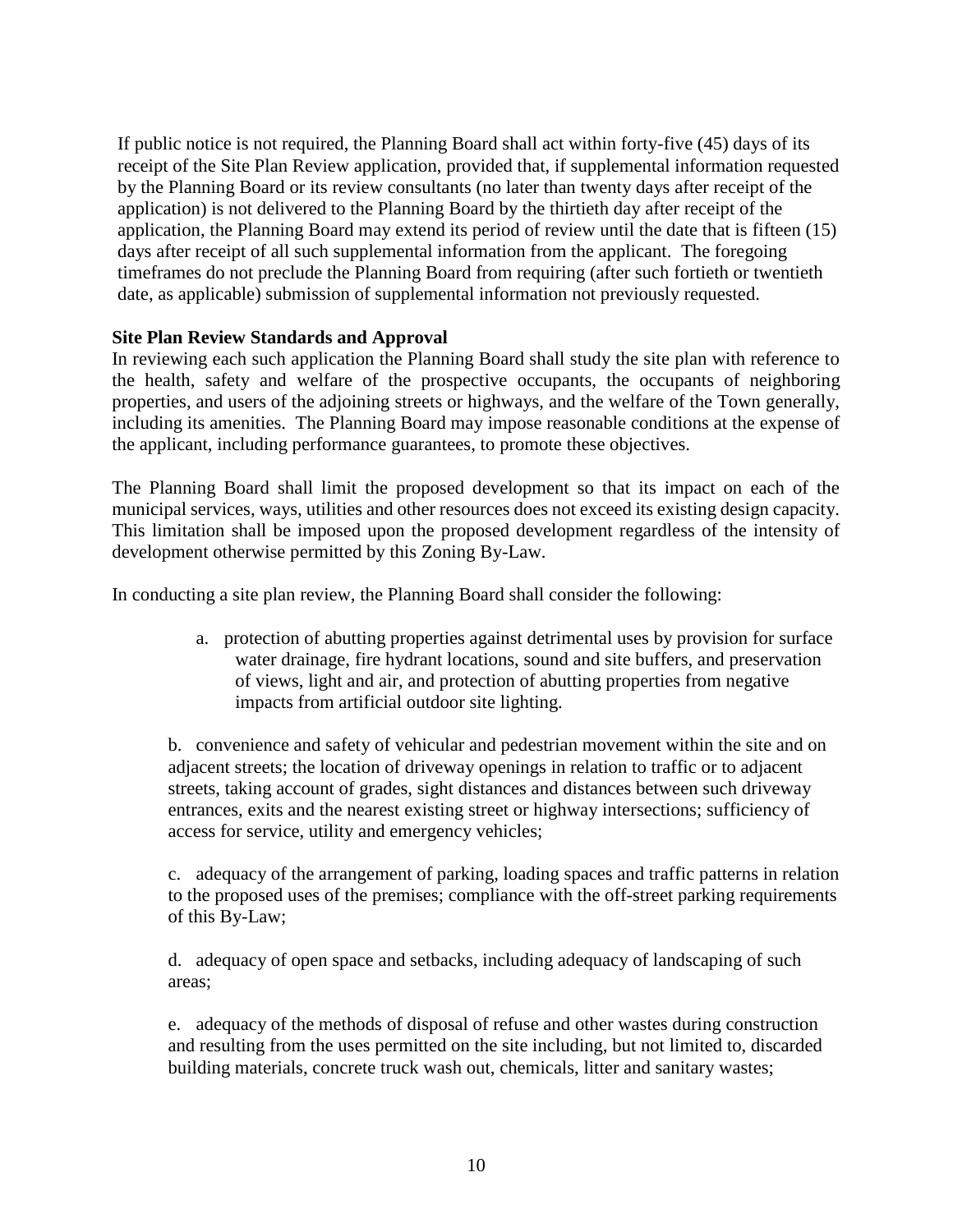provided, that discharge of refuse or other wastes into the municipal stormwater system shall be expressly prohibited;

f. prevention or mitigation of adverse impacts on the Town's resources, including, without limitation, water supply, wastewater facilities, energy and public works and public safety resources;

g. assurance of positive stormwater drainage and snow-melt run-off from buildings, driveways and from all parking and loading areas on the site, and prevention of erosion, sedimentation and stormwater pollution and management problems through site design and erosion controls in accordance with the most current versions of the Massachusetts Department of Environmental Protection's Stormwater Management Policy and Standards including the Massachusetts Stormwater Handbook, the Massachusetts Erosion and Sediment Control Guidelines and, if applicable, additional requirements under the Town of Hingham MS4 Permit for projects that disturb more than one acre and discharge to the Town's municipal stormwater system;

h. assurance that appropriate Best Management Practices have been incorporated to minimize the amount of disturbed areas and protect natural resources, stabilize sites when projects are complete or operations have temporarily ceased, protect slopes on the construction site, protect storm drain inlets and armor all newly constructed outlets, install perimeter controls at the site, stabilize construction site entrances and exits to prevent off-site tracking of material, and to provide for regular inspection of stormwater controls at consistent intervals;

i. protection of natural and historic features including minimizing: the volume of cut and fill, the number of removed trees of 6 inches caliper or larger, the removal of stone walls, and the obstruction of scenic views from publicly accessible locations: and

j. minimizing unreasonable departure from the character and scale of buildings in the vicinity or as previously existing on or approved for the site.

#### **Site Plan Review Conditions**

The conditions imposed by the Planning Board shall be incorporated in any Special Permit A2 issued by the Board of Appeals. The Board of Appeals may add additional conditions to the issuance of a special permit, but may not remove any conditions imposed by the Planning Board or modify any condition except as follows. The Board of Appeals may propose to the Planning Board the modification or removal of a site plan condition imposed by the Planning Board. Failure of the Planning Board to issue a revision to the site plan conditions within twenty-one (21) days shall be deemed a denial of that proposal.

A final certificate of occupancy shall not be issued until the applicant has complied with or satisfied all conditions to the Special Permit A2 or, in the case of building permits with site plan review, all conditions of the site plan review decision, except for those conditions which by their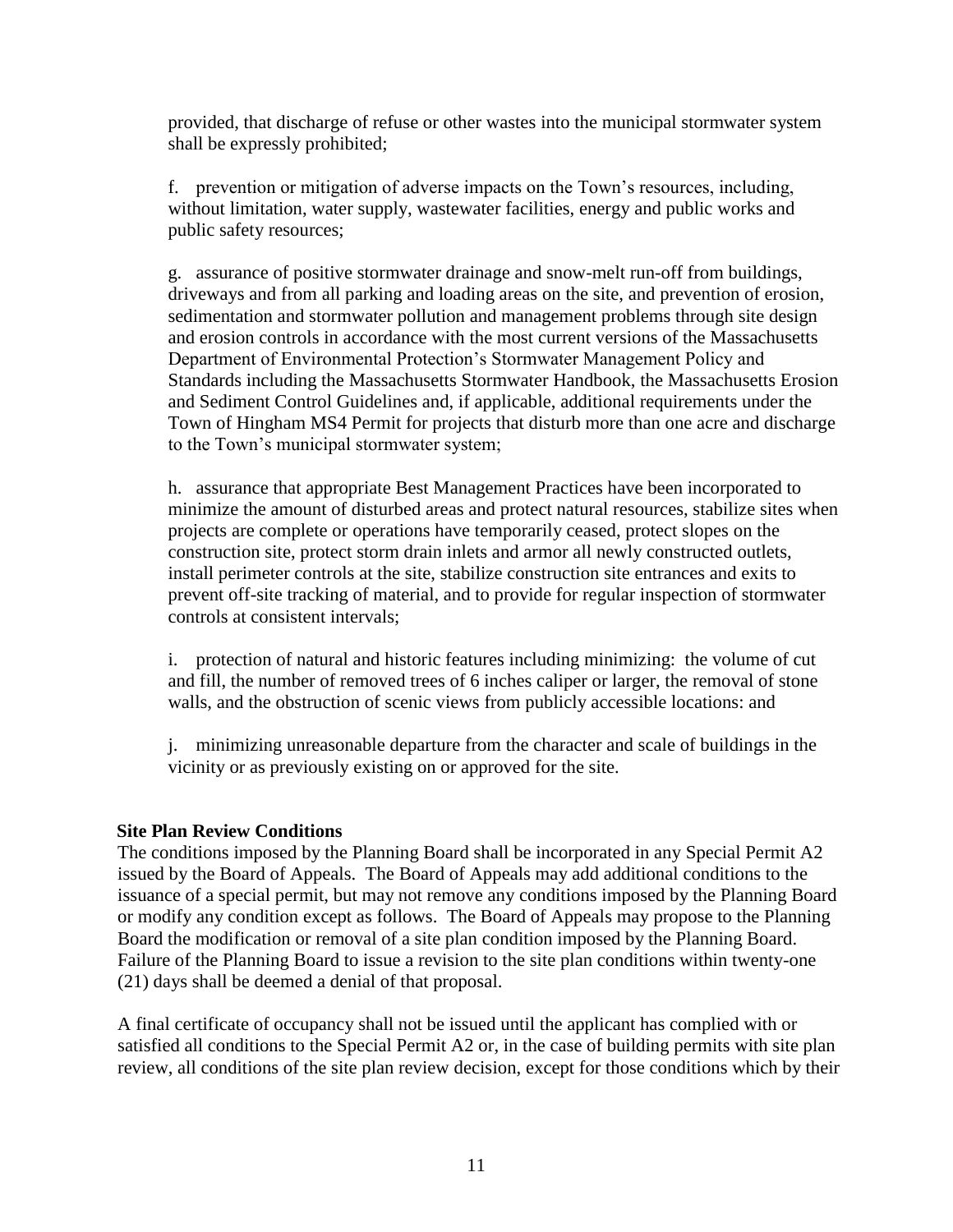terms are intended to be satisfied after occupancy of the structures for which the certificate of occupancy is sought.

#### **Decision**

The decision of the Planning Board shall be by a majority of those present and voting and shall be in writing. No building permit or certificate of occupancy shall be issued by the Building Commissioner without the written approval of the site plan by the Planning Board, or unless 60 days or 45 days, as applicable, lapse from the date of the submittal of the site plan without action by the Planning Board.

#### **Costs**

The costs of professional consultants, experts or assistance incurred by the Board of Appeals or Planning Board shall be borne by the applicant. However, the costs to be paid by the applicant shall not exceed the reasonable and usual charges of said consultants or other experts for such services. The applicant shall deposit with his application an appropriate portion of the anticipated review costs as determined by the Boards' administrators as security for payment on such costs. No occupancy permit may be issued in accordance with Section I-C of this By-Law until the applicant has paid or reimbursed the Town for all such costs.

#### **Lapse**

Site plan approval shall lapse after two years from the grant thereof if a substantial construction or use thereof has not sooner commenced except for good cause. Such approval may, for good cause, be extended in writing by the Planning Board upon the written request of the applicant. Waiver; Minor Site Plans; Administrative Review

a. Upon written request of the applicant, the Planning Board may waive any of the submittal requirements set forth in Section I-I.6 deemed by the Planning Board to be not necessary for its review of the application. In addition, the Planning Board may waive other such requirements of this Section I-I, including the requirement for a public hearing, where the Planning Board determines that the project constitutes a minor site plan.

b. in order to constitute a minor site plan, the proposed work must be limited to (i) interior renovations to a building or structure that do not include a change of use or parking demand for which a Special Permit A2 or A3 is required and/or (ii) modifications to the site which, in the Planning Board's determination, do not materially or adversely affect conditions governed by the site plan review standards set forth in Section I-I.6 below.

c. The Planning Board may, by a majority vote of the Board, establish an administrative process for site plan review of certain site plan review applications. Pursuant to administrative review, the Planning Board may delegate to the town planner and/or to a designated Board member the authority to determine whether a project constitutes a minor site plan pursuant to subsection 5.b(i) above and, if so, to waive site plan review therefor. The Planning Board designee may refer any minor site plan review application to the Planning Board for its review in lieu of administrative review if, in such designee's discretion, the scope of the project merits review by the Board. In addition, any applicant may request site plan review by the Planning Board in lieu of administrative review at the time of application, or any applicant aggrieved by a minor site plan review decision of the designee may reapply for site plan review by the Planning Board and